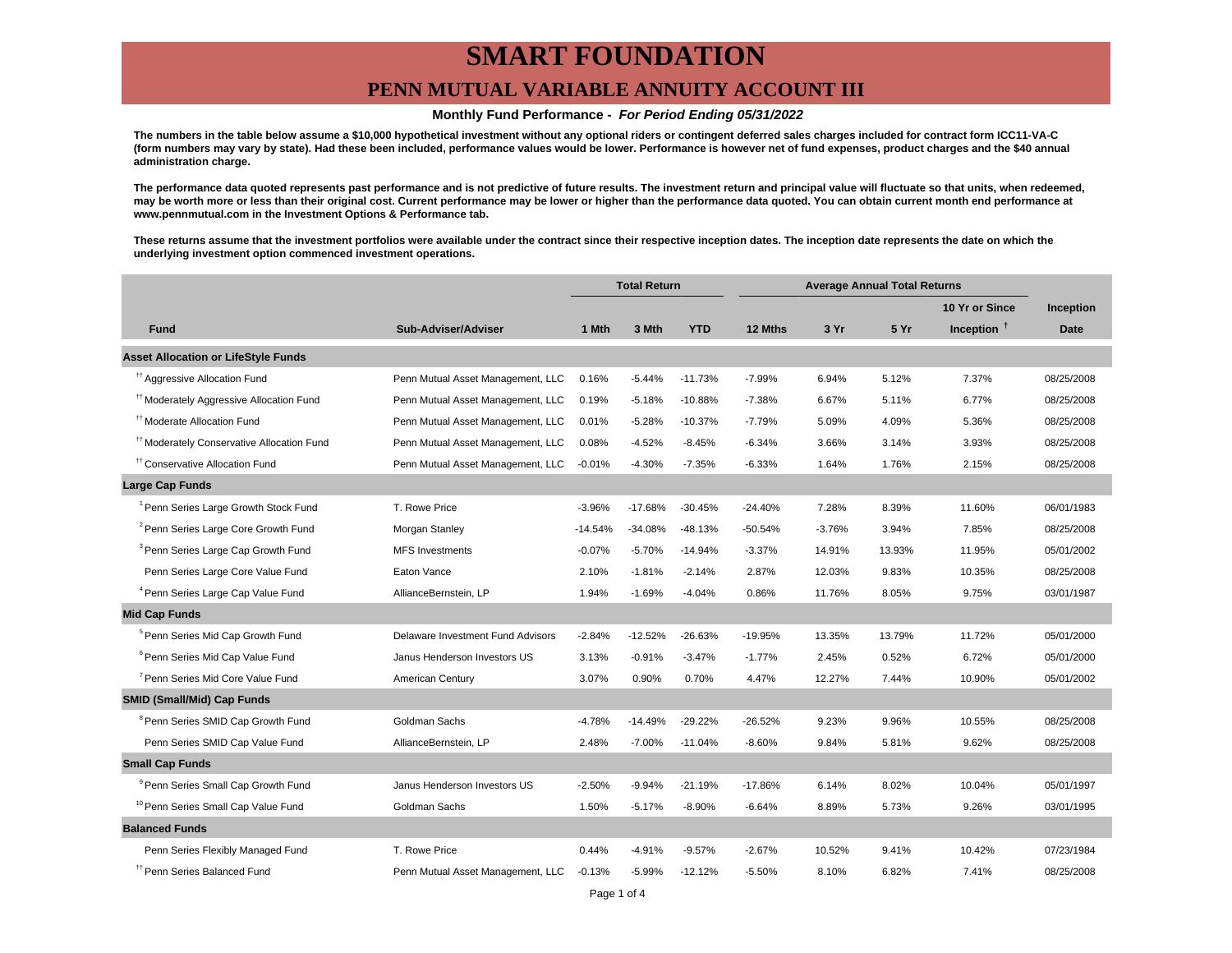## **PENN MUTUAL VARIABLE ANNUITY ACCOUNT III**

### **Monthly Fund Performance - For Period Ending 05/31/2022**

|                                                        |                                   | <b>Total Return</b> |           | <b>Average Annual Total Returns</b> |           |          |          |                |                  |
|--------------------------------------------------------|-----------------------------------|---------------------|-----------|-------------------------------------|-----------|----------|----------|----------------|------------------|
|                                                        |                                   |                     |           |                                     |           |          |          | 10 Yr or Since | <b>Inception</b> |
| <b>Fund</b>                                            | Sub-Adviser/Adviser               | 1 Mth               | 3 Mth     | <b>YTD</b>                          | 12 Mths   | 3 Yr     | 5 Yr     | Inception $T$  | <b>Date</b>      |
| <b>Index Funds</b>                                     |                                   |                     |           |                                     |           |          |          |                |                  |
| <sup>11</sup> Penn Series Index 500 Fund               | <b>State Street</b>               | 0.01%               | $-5.65%$  | $-13.42%$                           | $-2.06%$  | 14.52%   | 11.48%   | 12.43%         | 05/01/2000       |
| Penn Series Small Cap Index Fund                       | <b>State Street</b>               | $-0.06%$            | $-9.19%$  | $-17.35%$                           | $-18.68%$ | 7.54%    | 5.57%    | 8.59%          | 08/25/2008       |
| Penn Series Developed International Index Fund         | <b>State Street</b>               | 1.70%               | $-5.61%$  | $-12.16%$                           | $-12.68%$ | 4.39%    | 2.14%    | 5.00%          | 08/25/2008       |
| <b>Specialty Fund</b>                                  |                                   |                     |           |                                     |           |          |          |                |                  |
| <sup>12</sup> Penn Series Real Estate Securities Fund  | Cohen & Steers                    | $-5.11%$            | $-2.59%$  | $-14.31%$                           | 2.25%     | 8.30%    | 8.14%    | 8.46%          | 05/01/2002       |
| <b>International Funds</b>                             |                                   |                     |           |                                     |           |          |          |                |                  |
| Penn Series International Equity Fund                  | Vontobel Asset Management         | $-1.65%$            | $-8.17%$  | $-19.01%$                           | $-14.95%$ | 4.84%    | 3.44%    | 5.50%          | 11/01/1992       |
| <sup>13</sup> Penn Series Emerging Markets Equity Fund | Vontobel Asset Management         | $-0.38%$            | $-10.35%$ | $-15.48%$                           | $-24.86%$ | $-1.04%$ | $-1.70%$ | 0.68%          | 08/25/2009       |
| <b>Fixed-Income Funds</b>                              |                                   |                     |           |                                     |           |          |          |                |                  |
| <sup>11</sup> Penn Series Limited Maturity Bond Fund   | Penn Mutual Asset Management, LLC | $-0.29%$            | $-2.50%$  | $-3.79%$                            | $-4.72%$  | $-0.47%$ | 0.06%    | $-0.19%$       | 05/01/2000       |
| <sup>11</sup> Penn Series Quality Bond Fund            | Penn Mutual Asset Management, LLC | $-0.26%$            | $-6.39%$  | $-9.99%$                            | $-10.15%$ | $-1.06%$ | 0.12%    | 0.42%          | 03/01/1987       |
| <sup>14</sup> Penn Series High Yield Bond Fund         | Penn Mutual Asset Management, LLC | 0.43%               | $-2.64%$  | $-5.20%$                            | $-3.74%$  | 3.44%    | 3.16%    | 4.33%          | 07/23/1984       |
| <sup>11</sup> Penn Series Money Market Fund            | Penn Mutual Asset Management, LLC | $-0.13%$            | $-0.39%$  | $-0.59%$                            | $-1.40%$  | $-1.04%$ | $-0.93%$ | $-1.16%$       | 07/15/1983       |

The Penn Series Money Market Fund 7-day yield was 0.01% . The yield, which is gross of product fees and the \$ 40 annual administration charge, more closely reflects the current earnings of the Money Market Fund than the 1-year return.

**Investors should carefully consider the objectives, risks, charges, and expenses of the relevant variable annuity product and underlying investment options prior to investing.** Please read the prospectus carefully as it contains this and other pertinent information specific to the product being presented. A prospectus may be obtained from your Penn Mutual **financial professional or from our website at www.pennmutual.com in the Planning & Products tab.**

Penn Mutual variable products are offered through Hornor, Townsend & Kent, Inc. (HTK), Registered Investment Advisor, Member FINRA/SIPC, 600 Dresher Road, Horsham, PA 19044, 215-957-7300. HTK is a wholly owned subsidiary of The Penn Mutual Life Insurance Company.

1202417TM\_Jun17

Report is not valid unless all pages are included



Page 2 of 4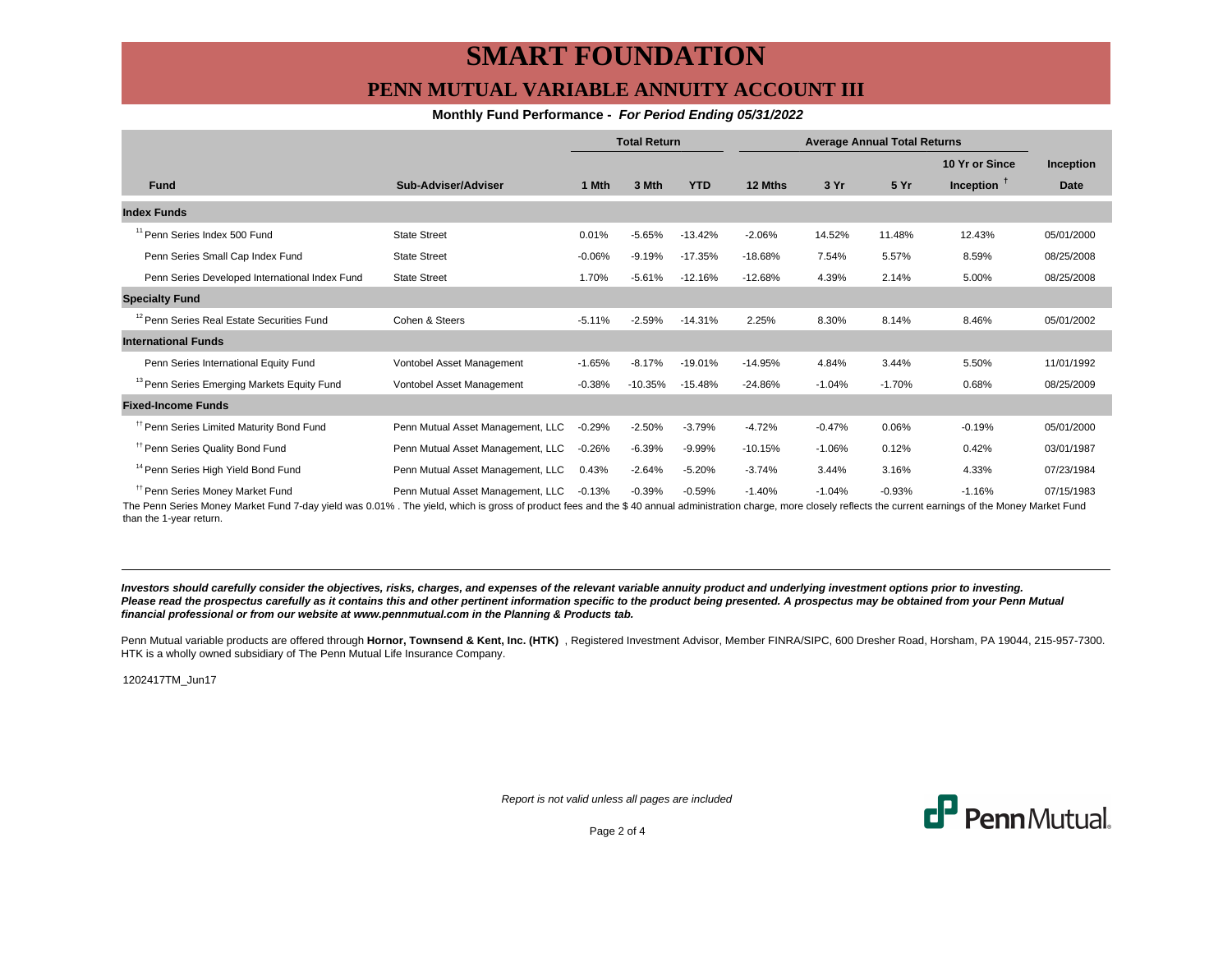## **PENN MUTUAL VARIABLE ANNUITY ACCOUNT III**

### **Monthly Fund Performance - For Period Ending 05/31/2022**

#### **Assuming Contract Surrendered**

**Below are the average annual total returns on a hypothetical investment of \$1,000 assuming the investor makes no additional deposits and surrenders the policy. With the exception of any available optional riders, the figures are net of all possible charges and fees, including the maximum contingent deferred sales charge of 8% (Contract Year = %: 1=8%, 2=7%, 3=6%, 4=5%, 5=3%, 6=1.5%) asset charges, product fees, and the \$20 annual administration charge. Had any available optional riders been included, performance values would be lower.**

|                                                       |                                   | <b>Average Annual Total Returns</b> |          |          |                |                       |
|-------------------------------------------------------|-----------------------------------|-------------------------------------|----------|----------|----------------|-----------------------|
|                                                       |                                   |                                     |          |          | 10 Yr or Since |                       |
| <b>Fund</b>                                           | Sub-Adviser/Adviser               | 1Yr                                 | 3 Yr     | 5 Yr     | Inception $†$  | <b>Inception Date</b> |
| <b>Asset Allocation or LifeStyle Funds</b>            |                                   |                                     |          |          |                |                       |
| <sup>17</sup> Aggressive Allocation Fund              | Penn Mutual Asset Management, LLC | $-13.85%$                           | 5.17%    | 4.43%    | 7.28%          | 08/25/2008            |
| <sup>††</sup> Moderately Aggressive Allocation Fund   | Penn Mutual Asset Management, LLC | $-13.28%$                           | 4.91%    | 4.41%    | 6.69%          | 08/25/2008            |
| <sup>11</sup> Moderate Allocation Fund                | Penn Mutual Asset Management, LLC | $-13.66%$                           | 3.36%    | 3.40%    | 5.28%          | 08/25/2008            |
| <sup>11</sup> Moderately Conservative Allocation Fund | Penn Mutual Asset Management, LLC | $-12.31%$                           | 1.96%    | 2.46%    | 3.84%          | 08/25/2008            |
| <sup>tt</sup> Conservative Allocation Fund            | Penn Mutual Asset Management, LLC | $-12.31%$                           | $-0.02%$ | 1.09%    | 2.07%          | 08/25/2008            |
| <b>Large Cap Funds</b>                                |                                   |                                     |          |          |                |                       |
| <sup>1</sup> Penn Series Large Growth Stock Fund      | T. Rowe Price                     | $-29.09%$                           | 5.50%    | 7.67%    | 11.51%         | 06/01/1983            |
| <sup>2</sup> Penn Series Large Core Growth Fund       | Morgan Stanley                    | $-53.36%$                           | $-5.31%$ | 3.26%    | 7.76%          | 08/25/2008            |
| <sup>3</sup> Penn Series Large Cap Growth Fund        | <b>MFS Investments</b>            | $-9.56%$                            | 12.97%   | 13.15%   | 11.86%         | 05/01/2002            |
| Penn Series Large Core Value Fund                     | Eaton Vance                       | $-3.76%$                            | 10.15%   | 9.09%    | 10.26%         | 08/25/2008            |
| <sup>4</sup> Penn Series Large Cap Value Fund         | AllianceBernstein, LP             | $-5.63%$                            | 9.89%    | 7.33%    | 9.66%          | 03/01/1987            |
| <b>Mid Cap Funds</b>                                  |                                   |                                     |          |          |                |                       |
| <sup>5</sup> Penn Series Mid Cap Growth Fund          | Delaware Investment Fund Advisors | $-24.96%$                           | 11.45%   | 13.02%   | 11.64%         | 05/01/2000            |
| <sup>6</sup> Penn Series Mid Cap Value Fund           | Janus Henderson Investors US      | $-8.07%$                            | 0.77%    | $-0.13%$ | 6.64%          | 05/01/2000            |
| <sup>7</sup> Penn Series Mid Core Value Fund          | American Century                  | $-2.28%$                            | 10.39%   | 6.72%    | 10.82%         | 05/01/2002            |
| <b>SMID (Small/Mid) Cap Funds</b>                     |                                   |                                     |          |          |                |                       |
| <sup>8</sup> Penn Series SMID Cap Growth Fund         | Goldman Sachs                     | $-31.06%$                           | 7.41%    | 9.22%    | 10.46%         | 08/25/2008            |
| Penn Series SMID Cap Value Fund                       | AllianceBernstein, LP             | $-14.42%$                           | 8.00%    | 5.10%    | 9.53%          | 08/25/2008            |
| <b>Small Cap Funds</b>                                |                                   |                                     |          |          |                |                       |
| <sup>9</sup> Penn Series Small Cap Growth Fund        | Janus Henderson Investors US      | $-23.02%$                           | 4.38%    | 7.30%    | 9.95%          | 05/01/1997            |
| <sup>10</sup> Penn Series Small Cap Value Fund        | Goldman Sachs                     | $-12.60%$                           | 7.07%    | 5.02%    | 9.17%          | 03/01/1995            |
| <b>Balanced Funds</b>                                 |                                   |                                     |          |          |                |                       |
| Penn Series Flexibly Managed Fund                     | T. Rowe Price                     | $-8.91%$                            | 8.67%    | 8.68%    | 10.33%         | 07/23/1984            |
| <sup>11</sup> Penn Series Balanced Fund               | Penn Mutual Asset Management, LLC | $-11.54%$                           | 6.30%    | 6.11%    | 7.33%          | 08/25/2008            |